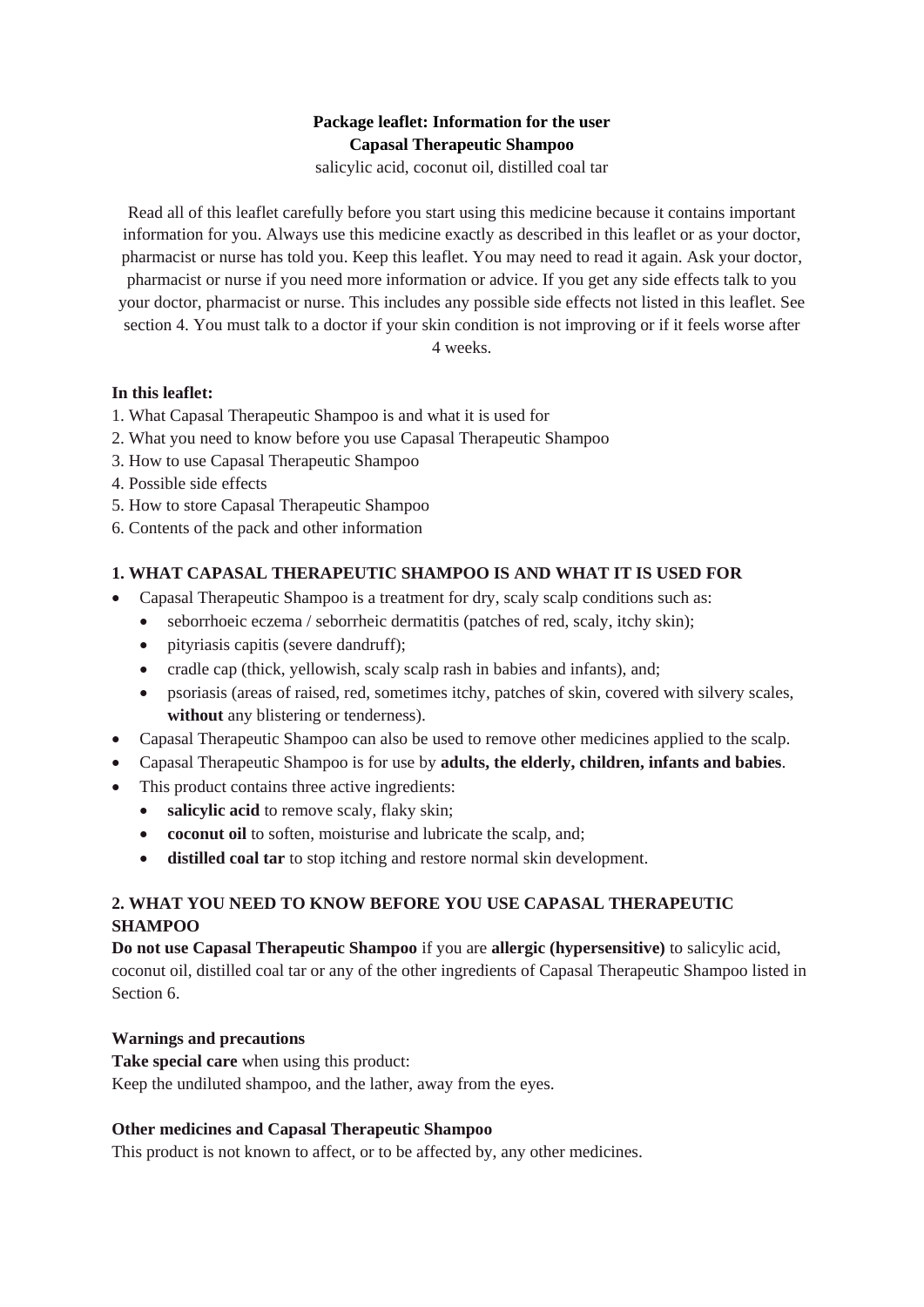### **Pregnancy and breast-feeding**

The ingredients have been in widespread use in this and similar preparations for many years, without reports of problems. However, safety trials have not been conducted. This product is therefore not recommended during the first three months of pregnancy. After the first three months of pregnancy it should only be used intermittently.

### **Driving and using machinery**

Using this product is not known to affect your ability to drive or use machinery.

## **3. HOW TO USE CAPASAL THERAPEUTIC SHAMPOO**

Always use this medicine exactly as described in this leaflet or as your doctor, pharmacist or nurse has told you. Check with your doctor, pharmacist or nurse if you are not sure. Use Capasal Therapeutic Shampoo only to treat the scalp conditions that it is intended for.

Use as a shampoo until the scalp looks and feels better or as recommended by your doctor, pharmacist or nurse. Capasal can be used once or twice a week until your condition improves. Thereafter, occasional use may be necessary.

### **For adults, the elderly, children, infants and babies:**

- Wet the hair thoroughly.
- Apply a small amount of shampoo to the scalp (approximately a quantity the size of a two Euro piece for short hair, adjusting up depending on length/thickness of hair).
- With the tips of the fingers, massage in thoroughly.
- Leave on for a few minutes.
- Remove as much lather as possible with the hands (this is important as it will take the scales with it).
- Rinse out.
- If necessary, repeat the steps above.
- Rinse out well under running water, then dry the hair as normal.

#### **If the product gets into the eyes**

The product, or the lather, may cause irritation if it gets into the eyes. If this happens, rinse with plenty of water. If rinsing one eye, take care to avoid washing product into the other eye. If irritation persists, contact a doctor or hospital.

#### **If you forget to use Capasal Therapeutic Shampoo**

Do not worry if you occasionally forget to use this product, just carry on using it when you remember. If there is no improvement after 4 weeks, or if your scalp condition seems to look or feel worse, discontinue use of the product and consult your doctor, pharmacist or nurse.

If you have any further questions on the use of this medicine, ask your doctor, pharmacist or nurse.

## **4. POSSIBLE SIDE EFFECTS**

Like all medicines, Capasal Therapeutic Shampoo can cause side effects, although not everybody gets them.

 This product has been specially designed for use on dry or problem skin, but in some rare cases it can cause irritant or allergic skin reactions on extremely sensitive skin. These rare effects tend to occur during or soon after the first few uses.